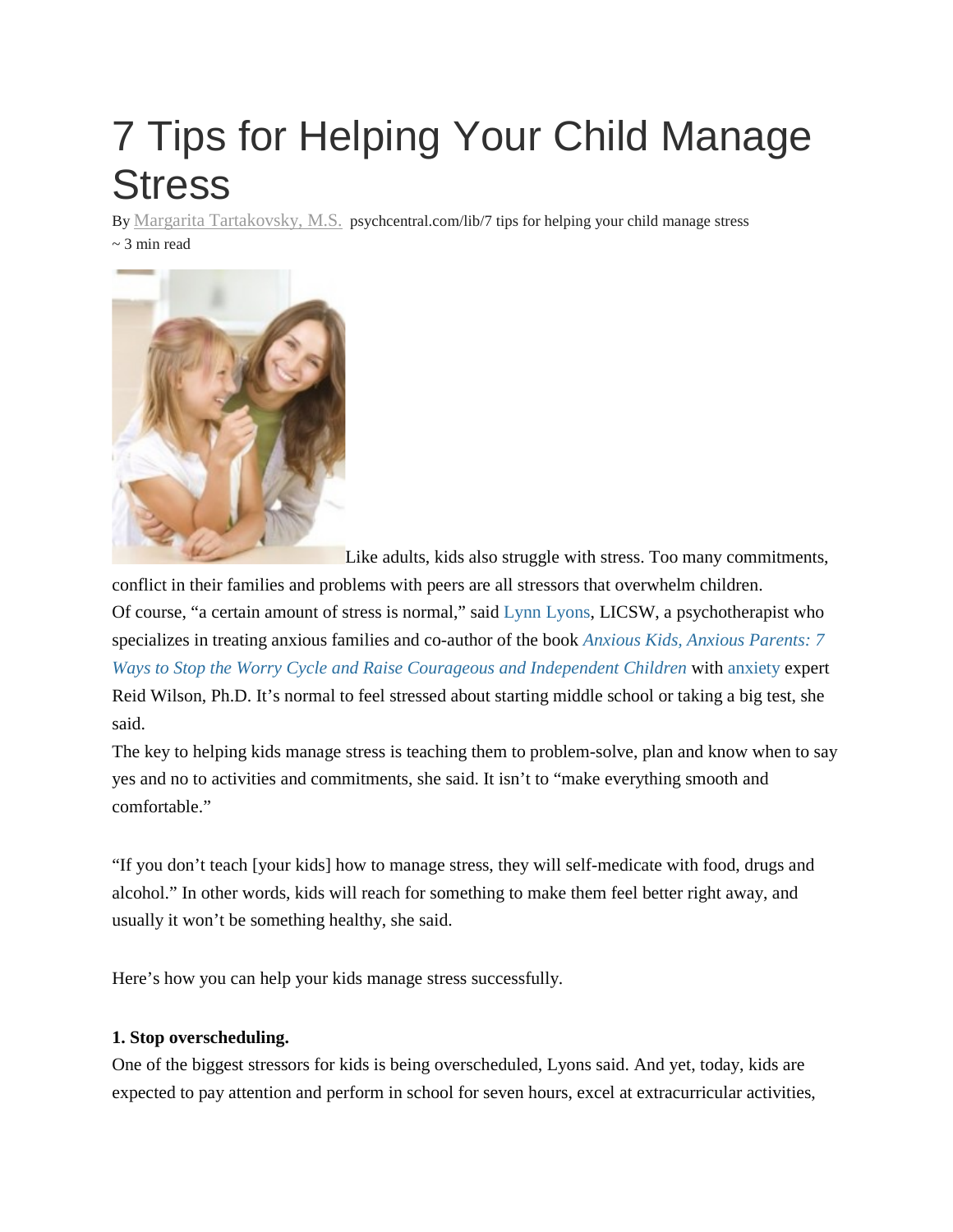come home, finish homework, and go to bed just to do it all over again the next day. As Lyons said, "Where's the downtime?"

Kids need downtime to rejuvenate. Their brains and bodies need to rest. And they might not realize this by themselves. So knowing when your child is overscheduled is important.

Lyons suggested looking at your kids' schedules over the course of a week and making sure that there's enough downtime — "when you're not watching the clock." Are there several hours on the weekend or a few nights during the week when your child can simply kick back and relax?

Also, "pay attention to how your family is eating their meals. Is everybody eating on the run, in the car, grabbing and going? That's an indicator that too much is going on."

#### **2. Make time for play.**

Lyons emphasized the importance of "play that isn't pressured." There's no lesson, competition or end goal, she said. Younger kids will do this naturally. But older kids may forget how to simply play.

Combine play with physical activity, which is critical for [well-being.](http://blogs.psychcentral.com/dbt/2010/08/taking-responsibility-for-your-own-well-being/) Some ideas include: riding your bikes, throwing around the baseball, wrestling and hiking, she said.

### **3. Make [sleep](http://psychcentral.com/disorders/sleep/) a priority.**

Sleep is vital for everything from minimizing stress to boosting mood to improving school performance, Lyons said. If your child isn't getting enough sleep, that's another red flag that they're overscheduled, she said.

Again, reducing commitments helps. Also helpful is stressing the importance of sleep, and creating an environment that facilitates it. For instance, keep TV – and other electronics – out of your child's bedroom. ("There's no research that says TV is good for kids.")

# **4. Teach your kids to listen to their bodies.**

Teach your kids "to understand their own bodies and the physiology of stress," Lyons said. For instance, sit in the car with your child, and press the gas and brake, and listen to the engine revving. Explain that "our body just revs and revs, and then it wears out and says 'enough.'"